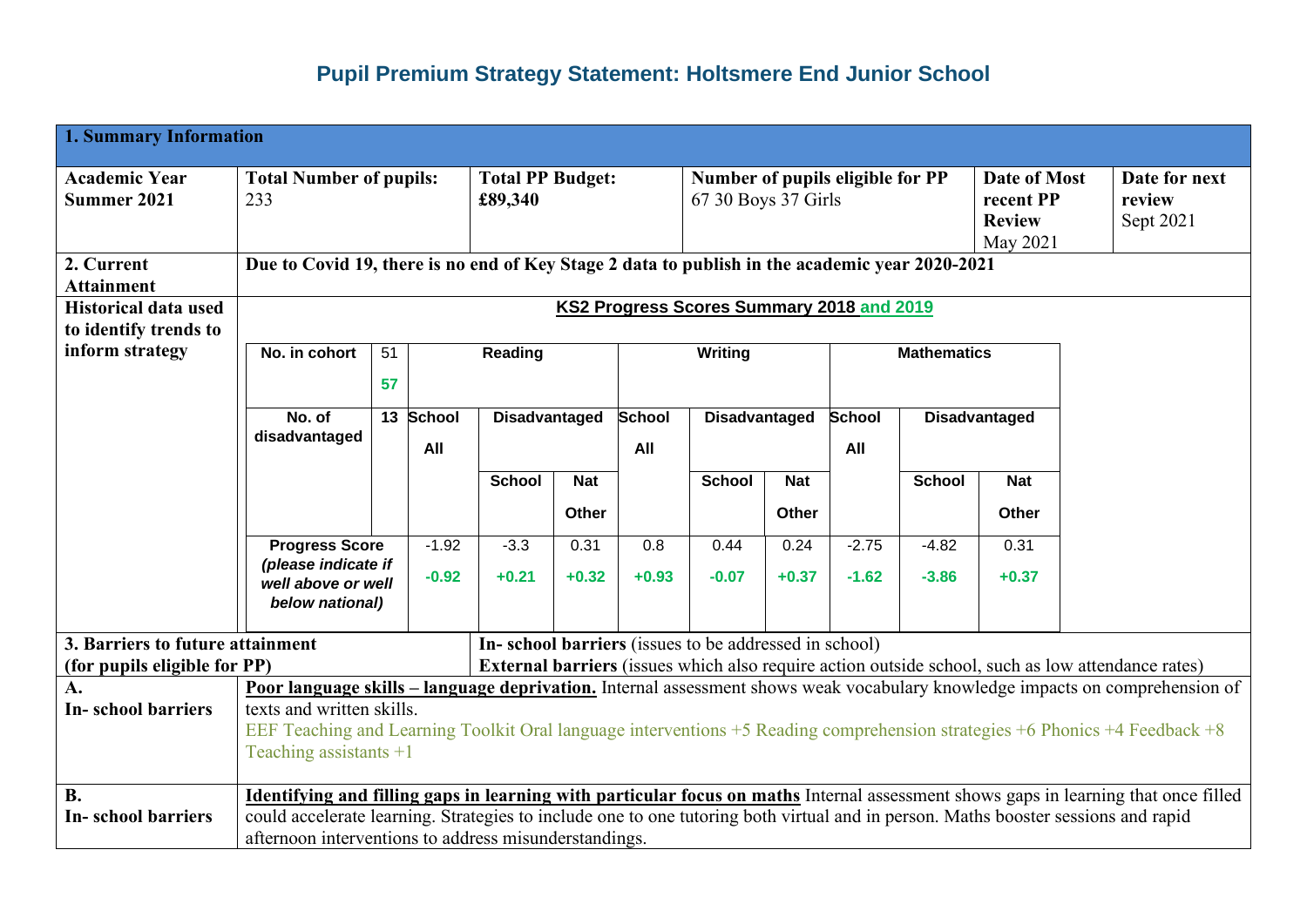|                            | EEF Teaching and Learning Toolkit One to one Tuition +5 Feedback +8Individualised instruction +3 Mastery learning +5 Teaching<br>assistants $+1$ |                                                |  |  |  |  |  |  |
|----------------------------|--------------------------------------------------------------------------------------------------------------------------------------------------|------------------------------------------------|--|--|--|--|--|--|
| $C_{\bullet}$              | Social, emotional and behaviour issues. SEMH needs and poor engagement have a detrimental effect on academic progress.                           |                                                |  |  |  |  |  |  |
| <b>In-school barriers</b>  | EEF Teaching and Learning Toolkit Metacognition and self-regulation +7 Social and emotional learning +2 Behaviour interventions                  |                                                |  |  |  |  |  |  |
|                            | $+3$                                                                                                                                             |                                                |  |  |  |  |  |  |
|                            |                                                                                                                                                  |                                                |  |  |  |  |  |  |
| D.                         | Attendance and parental engagement Attendance data shows attendance of PP pupils is lower than the school average and the                        |                                                |  |  |  |  |  |  |
| <b>External barriers</b>   | national average for all pupils 96% in 2019. Monitoring shows the % of PP pupil's parents attending school events such as                        |                                                |  |  |  |  |  |  |
|                            | consultations is lower than non PP pupils.                                                                                                       |                                                |  |  |  |  |  |  |
|                            | EEF Teaching and Learning Toolkit Parental engagement +3                                                                                         |                                                |  |  |  |  |  |  |
| <b>E</b> Wider Strategies  | Wider strategies and enrichment opportunities for holistic support for disadvantaged. Staff Retention, Allocated time staff                      |                                                |  |  |  |  |  |  |
|                            | time, Transportation, Fruit for break time                                                                                                       |                                                |  |  |  |  |  |  |
|                            |                                                                                                                                                  |                                                |  |  |  |  |  |  |
|                            | EEF Teaching and Learning Toolkit Performance Pay +1 Digital technology +4 Arts Participation                                                    |                                                |  |  |  |  |  |  |
| <b>4. Desired outcomes</b> |                                                                                                                                                  | <b>Success Criteria</b>                        |  |  |  |  |  |  |
|                            | (Desired outcomes and how they will be measured)                                                                                                 |                                                |  |  |  |  |  |  |
|                            |                                                                                                                                                  |                                                |  |  |  |  |  |  |
|                            |                                                                                                                                                  |                                                |  |  |  |  |  |  |
| $\mathbf{A}$               | To improve oral language skills and vocabulary knowledge to raise the attainment                                                                 | There will be an increase in the number of PP  |  |  |  |  |  |  |
|                            | and accelerate progress of disadvantaged in pupils reading and writing.                                                                          | pupils at age related expectations in reading  |  |  |  |  |  |  |
|                            |                                                                                                                                                  | and writing. Afternoon subject lessons will be |  |  |  |  |  |  |
|                            |                                                                                                                                                  | used as an opportunity to enrich children's    |  |  |  |  |  |  |
|                            |                                                                                                                                                  | vocabulary knowledge and allow children to     |  |  |  |  |  |  |
|                            |                                                                                                                                                  | use vocabulary in conversations and apply in   |  |  |  |  |  |  |
|                            |                                                                                                                                                  | afternoon learning.                            |  |  |  |  |  |  |
| $\bf{B}$                   | To further reduce the attainment difference between the school's disadvantaged                                                                   | There will be a diminishing of the difference  |  |  |  |  |  |  |
|                            | pupils and non-disadvantaged pupils with particular focus on maths.                                                                              | between pupils eligible for PP and other       |  |  |  |  |  |  |
|                            |                                                                                                                                                  | pupils' attainment and progress. There will be |  |  |  |  |  |  |
|                            |                                                                                                                                                  | an increase in the number of PP Pupils at age  |  |  |  |  |  |  |
|                            |                                                                                                                                                  | related expectations in maths.                 |  |  |  |  |  |  |
| $\mathbf C$                | To reduce social, emotional and mental health needs impacting on learning.                                                                       | There will be fewer exclusions/ behaviour      |  |  |  |  |  |  |
|                            |                                                                                                                                                  | stages for disadvantaged pupils. There will b  |  |  |  |  |  |  |
|                            |                                                                                                                                                  | a reduction in learning time lost through      |  |  |  |  |  |  |
|                            |                                                                                                                                                  | social, emotional barriers to learning. Stage  |  |  |  |  |  |  |
|                            |                                                                                                                                                  | records will show a diminishing of behaviour   |  |  |  |  |  |  |
|                            |                                                                                                                                                  | issues in class.                               |  |  |  |  |  |  |
|                            |                                                                                                                                                  |                                                |  |  |  |  |  |  |
| D                          | To improve attendance rates for disadvantaged pupils and increase parental                                                                       | Attendance of disadvantaged pupils will be at  |  |  |  |  |  |  |
|                            | engagement with pupil's learning and well-being.                                                                                                 | least in line with other pupils and above 96%. |  |  |  |  |  |  |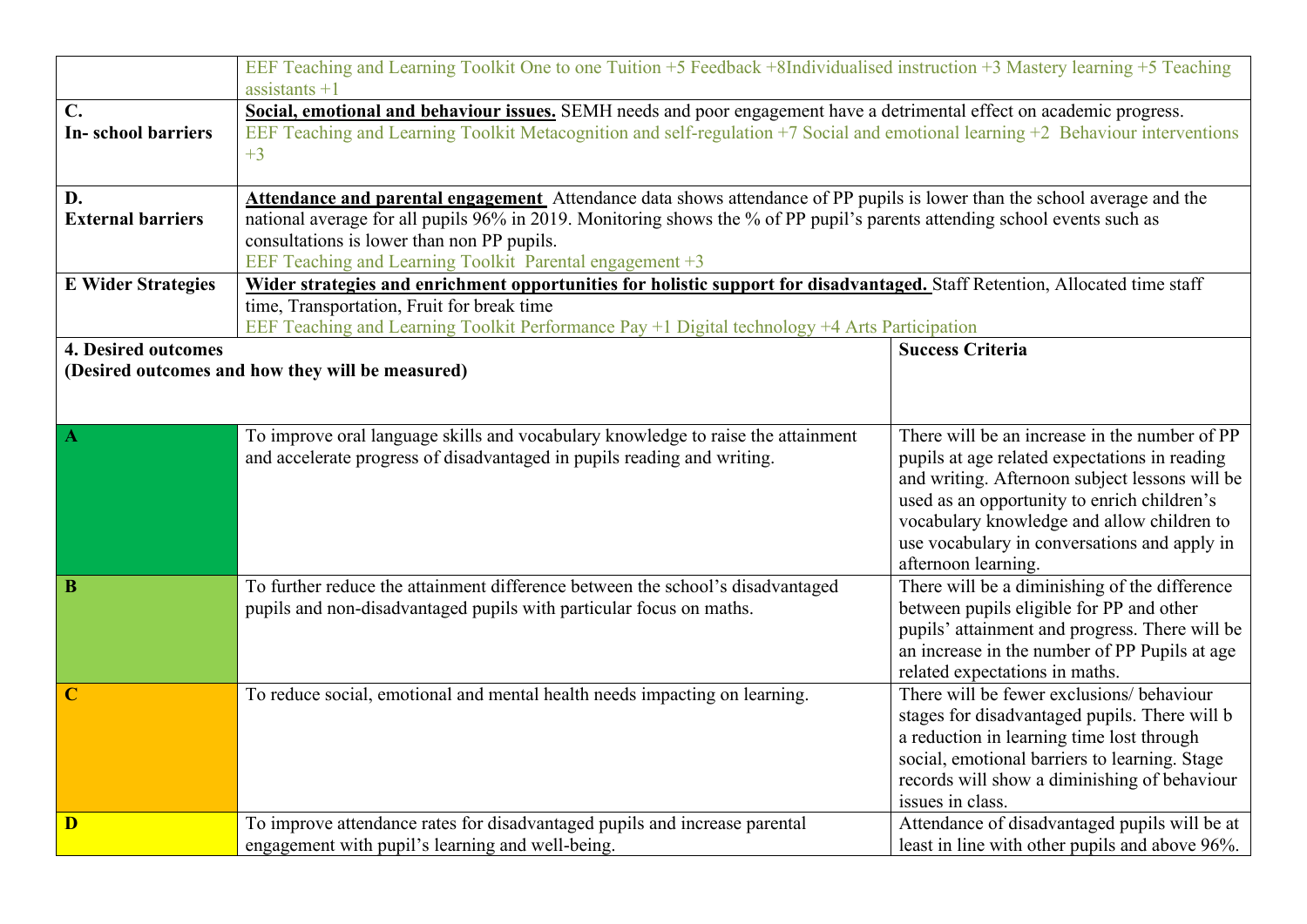| $\bf{E}$                                                                                                                                                                                     | Wider strategies                                                                                                                                                                                                                                                                                                                                                                                                       |                                                                                                                                                                                                       |                                                                                                                                                                              | through school.                                                   | An increased number of parents of<br>Disadvantaged pupils will engage in the<br>children learning through initiatives run<br>There will be a range of other initiatives and<br>strategies used to holistically enrich and<br>improve the well-being and outcomes of<br>disadvantaged pupils.                                                                                                                                                                                                                                                                                                                                                                                                                                        |
|----------------------------------------------------------------------------------------------------------------------------------------------------------------------------------------------|------------------------------------------------------------------------------------------------------------------------------------------------------------------------------------------------------------------------------------------------------------------------------------------------------------------------------------------------------------------------------------------------------------------------|-------------------------------------------------------------------------------------------------------------------------------------------------------------------------------------------------------|------------------------------------------------------------------------------------------------------------------------------------------------------------------------------|-------------------------------------------------------------------|-------------------------------------------------------------------------------------------------------------------------------------------------------------------------------------------------------------------------------------------------------------------------------------------------------------------------------------------------------------------------------------------------------------------------------------------------------------------------------------------------------------------------------------------------------------------------------------------------------------------------------------------------------------------------------------------------------------------------------------|
|                                                                                                                                                                                              | Planned expenditure academic year 2021-2022                                                                                                                                                                                                                                                                                                                                                                            |                                                                                                                                                                                                       |                                                                                                                                                                              |                                                                   |                                                                                                                                                                                                                                                                                                                                                                                                                                                                                                                                                                                                                                                                                                                                     |
| <b>Desired outcome</b>                                                                                                                                                                       | <b>Chosen</b><br>action/approach                                                                                                                                                                                                                                                                                                                                                                                       | What is the evidence<br>and rationale for<br>this choice?                                                                                                                                             | How will you ensure<br>it is implemented<br>well?                                                                                                                            | <b>Staff</b><br>lead                                              | When will you review<br>implementation?                                                                                                                                                                                                                                                                                                                                                                                                                                                                                                                                                                                                                                                                                             |
| A. To improve<br>oral language<br>skills and<br>vocabulary<br>knowledge to<br>raise the<br>attainment and<br>accelerate<br>progress of<br>disadvantaged in<br>pupils reading and<br>writing. | - Pre teaching opportunities<br>to improve vocabulary and<br>become familiar with the<br>text improving engagement<br>-Recruitment and retention<br>of experienced staff-TLRs<br>awarded for developed<br>expertise, including English<br>subject leader<br>- Headteacher and SENCO<br>allocated Pupil premium<br>time. Supporting teachers<br>and subject leaders with the<br>monitoring and evaluating<br>of impact. | Pre teaching and<br>collaborative learning<br>opportunities according to<br>EEF research can have a<br>+5 months impact.<br>Approximately 1/3 of PP<br>pupils are also on the<br>school SEN register. | Observations/monitoring.<br>Embed peer observations<br>approach<br>Pupil voice<br>Environment checks eg<br>Vocabulary walls in each<br>classroom updated and<br>interactive. | Head<br>English<br><b>SL</b><br>Class<br>teachers<br><b>SENCo</b> | Autumn term 2021<br>Pre teaching opportunities are<br>taking place.<br>Subject specific vocabulary has<br>now been included on all of the<br>wider curriculum subject plans<br>doe both the Autumn term and the<br>Spring term 2022. (Summer to be<br>completed by the beginning of the<br>summer term 2022) CPD has<br>taken place to ensure the new<br>vocabulary is being taught in a<br>variety of ways within the lessons.<br>Plans have been monitored by<br>subject leaders termly.<br>Phonics interventions are taking<br>place in years 3,4 and 5 for 18<br>PPG children in small groups as<br>well as whole class phonics for<br>both year 3 classes following gaps<br>analysis assessments.<br>Hertfordshire Improvement |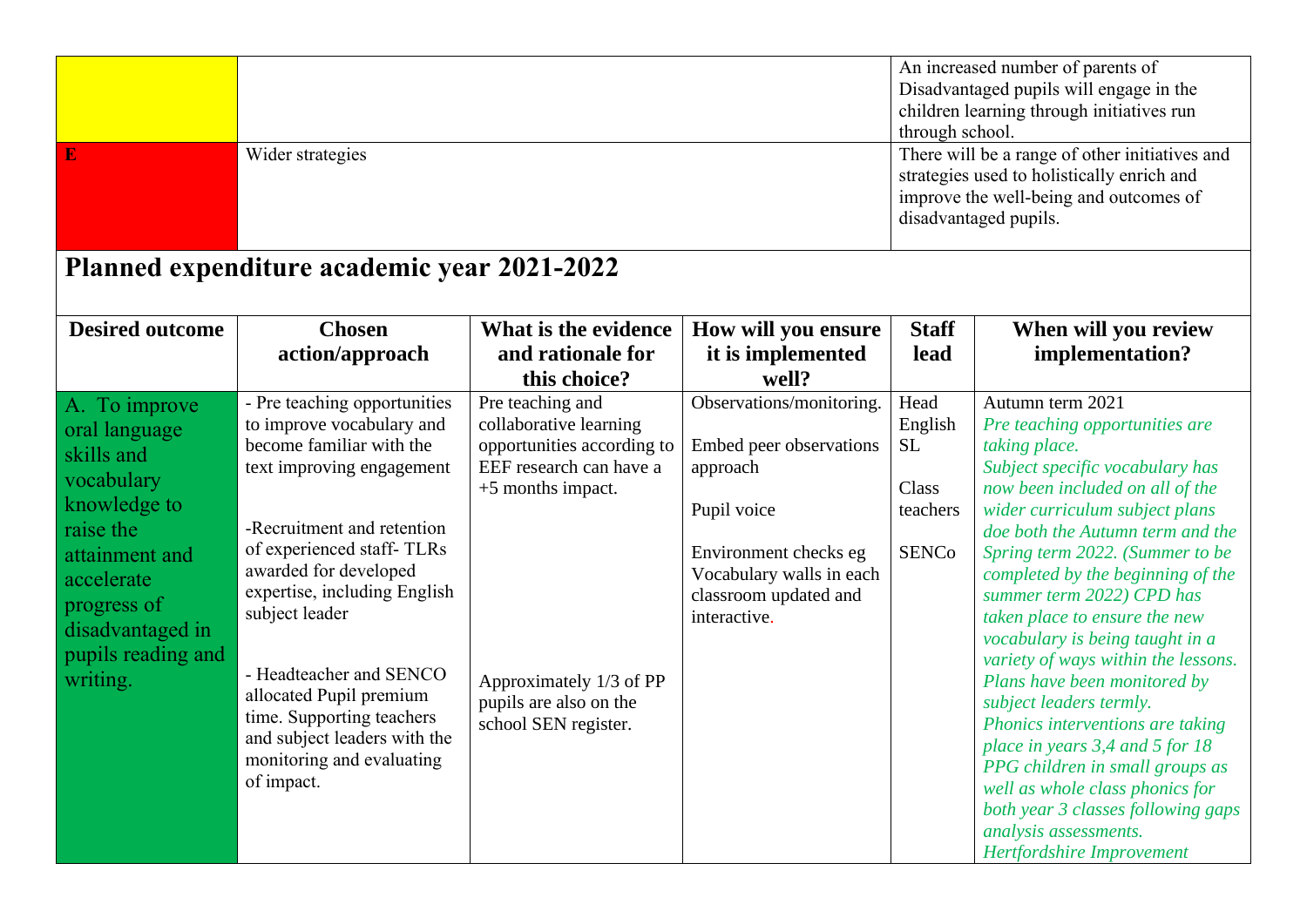| - Improve reading              |                            |  | Partner report Spring term 2022      |
|--------------------------------|----------------------------|--|--------------------------------------|
| comprehension strategies       | EEF Tool kit shows that    |  | very positive.                       |
| through interventions          | oral language intervention |  | Homework club takes place            |
|                                | benefits comprehension     |  | weekly for PP children not           |
| -Identify key vocabulary for   | and reading skills -       |  | completing it at home.               |
| all subjects and include on    | particularly for           |  | Library has been maintained and      |
| plans.                         | disadvantaged pupils.      |  | more books have been added           |
|                                | Focus on explicitly        |  | including a neurodiversity range     |
| -Homework club to give         | extending pupils' spoken   |  | to include child characters with     |
| pupils opportunities, within   | vocabulary in context of   |  | autism, ADHD etc as well as deaf     |
| the school day or after        | current learning.          |  | and blind children                   |
| school, to complete reading    |                            |  |                                      |
| homework with support.         |                            |  | Continuing to monitor the            |
|                                |                            |  | frequency of children reading and    |
| -Phonics intervention for      |                            |  | the number of books read.            |
| targeted pupils.               |                            |  | Teacher/child interviews have        |
|                                | Phonics intervention for   |  | taken place in the Spring term to    |
| -Continue to maintain the      | targeted pupils EFF        |  | encourage and set targets linked     |
| library as an attractive place | research suggests can      |  | to reading books.                    |
| to be. Constant review of      | have $a + 4$ month impact  |  |                                      |
| books and replacement of       | on progress.               |  | Intervention delivered by learning   |
| damaged books                  |                            |  | mentor to encourage and support      |
|                                |                            |  | reluctant readers                    |
| -Monitor the frequency of      |                            |  |                                      |
| pupils reading and the         |                            |  | Audit has been completed on the      |
| number of books read           |                            |  | diversity of books that the children |
|                                |                            |  | read and plans made to order         |
| -Intervention in place for     |                            |  | more books increasing the level of   |
| reluctant readers to           |                            |  | diversity.                           |
| encourage and motivate.        |                            |  |                                      |
|                                |                            |  |                                      |
| -Lexia as a reading            |                            |  |                                      |
| programme to be continued      | Focus attainment groups    |  |                                      |
| to be used, new licenses       | for spelling according to  |  |                                      |
| bought Sept 2021 for new       | EEF research can have a    |  |                                      |
| Year 3 pupils, and training    | $+3$ months impact on      |  |                                      |
|                                | progress.                  |  |                                      |
|                                |                            |  |                                      |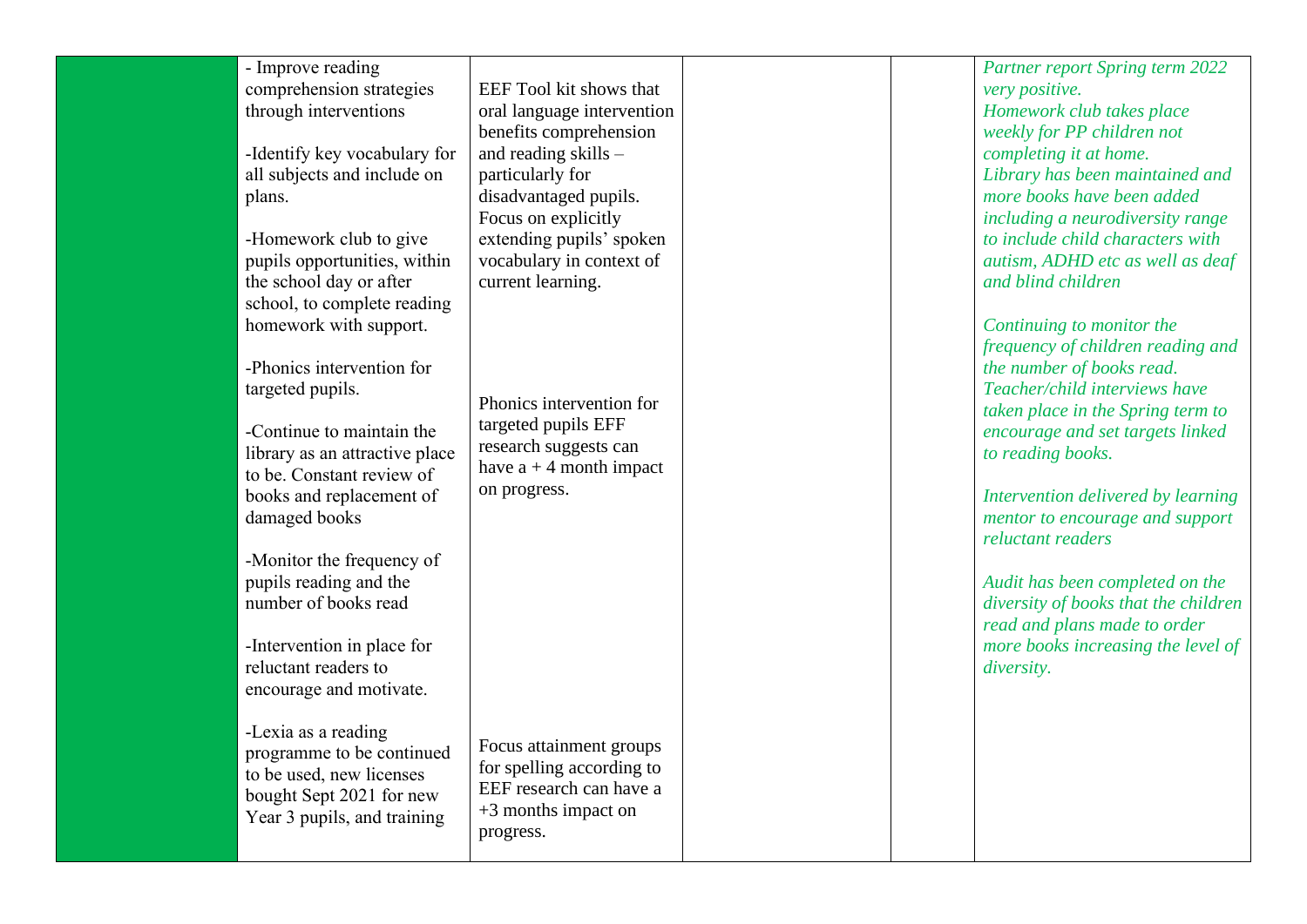|                        | for staff updated termly or<br>as necessary.  |                                                     |                         |              |                                                                |
|------------------------|-----------------------------------------------|-----------------------------------------------------|-------------------------|--------------|----------------------------------------------------------------|
|                        |                                               |                                                     |                         |              | TOTAL EXPENDITURE:                                             |
|                        |                                               |                                                     |                         |              | £19,200                                                        |
| <b>Desired outcome</b> | <b>Chosen</b>                                 | What is the evidence                                | How will you ensure     | <b>Staff</b> | When will you review                                           |
|                        | action/approach                               | and rationale for                                   | it is implemented       | lead         | implementation?                                                |
|                        |                                               | this choice?                                        | well?                   |              |                                                                |
| <b>B.</b> To further   | -Pre teaching opportunities                   | Pre teaching and                                    | Training for staff as   | Head         | Autumn term $2021$                                             |
| reduce the             | to sure pupils are familiar                   | collaborative learning                              | identified through      | Maths        | Pre teaching opportunities taking                              |
| attainment             | with mathematical                             | opportunities according to                          | monitoring.             | <b>SL</b>    | place.                                                         |
| difference             | vocabulary prior to the                       | EEF research can have a                             |                         |              | All PPG children in year 6 (16                                 |
| between the            | lesson.                                       | $+5$ months impact.                                 |                         |              | children) all having access to                                 |
|                        |                                               |                                                     | SLT monitoring and      |              | support for maths. Maths booster                               |
| school's               | -Recruitment and retention                    |                                                     | lesson observations     |              | sessions taking place weekly                                   |
| disadvantaged          | of experienced staff-TLRs                     | EEF research shows that                             |                         |              | delivered by class teachers in year                            |
| pupils and non-        | awarded for developed                         | 1:1 input by qualified                              | Progress data analysis. |              | 6.                                                             |
| disadvantaged          | expertise, including maths<br>subject leader. | teachers, which is                                  |                         |              | Maths 1:1 tutor working with 9                                 |
| pupils with            |                                               | additional to but linked to                         |                         |              | children currently in year 6                                   |
| particular focus on    | -Headteacher and SENCO                        | normal lessons, is highly<br>effective. Evidence of | Parent voice/feedback   |              | Third space maths tutoring on line<br>for Year 6 PPG children. |
| maths.                 | allocated Pupil premium                       |                                                     |                         |              | All PPG children in year 6 given                               |
|                        | time supporting teachers and                  | accelerated progress in all<br>year groups to be    |                         |              | DFE laptops to sue at home to                                  |
|                        | subject leaders with                          | identified.                                         | Pupil voice             |              | ensure homework completed on                                   |
|                        | monitoring and evaluating                     |                                                     |                         |              | Google classroom in preparation                                |
|                        | provision and impact.                         | Approximately 1/3 of PP                             |                         |              | for secondary school.                                          |
|                        |                                               | pupils are also on the                              | Evidence in books       |              | The overall progress data is                                   |
|                        | -Mastery learning Math                        | school SEN register.                                |                         |              | indicating that the gap between                                |
|                        | training including fluency                    |                                                     |                         |              | the progress made by PP children                               |
|                        | for year                                      | EEF research shows that                             |                         |              | and non PP children is narrowing                               |
|                        |                                               | the mastery approach that                           |                         |              | and in some areas has closed.                                  |
|                        | -Maths Booster delivered by                   | includes daily responsive                           |                         |              | This will ensure that the gap for                              |
|                        | Year 6 teachers                               | maths interventions for                             |                         |              | attainment at the end of KS2 will                              |
|                        |                                               | pupils is likely to have a                          |                         |              | also narrow over the next few                                  |
|                        |                                               |                                                     |                         |              | years.                                                         |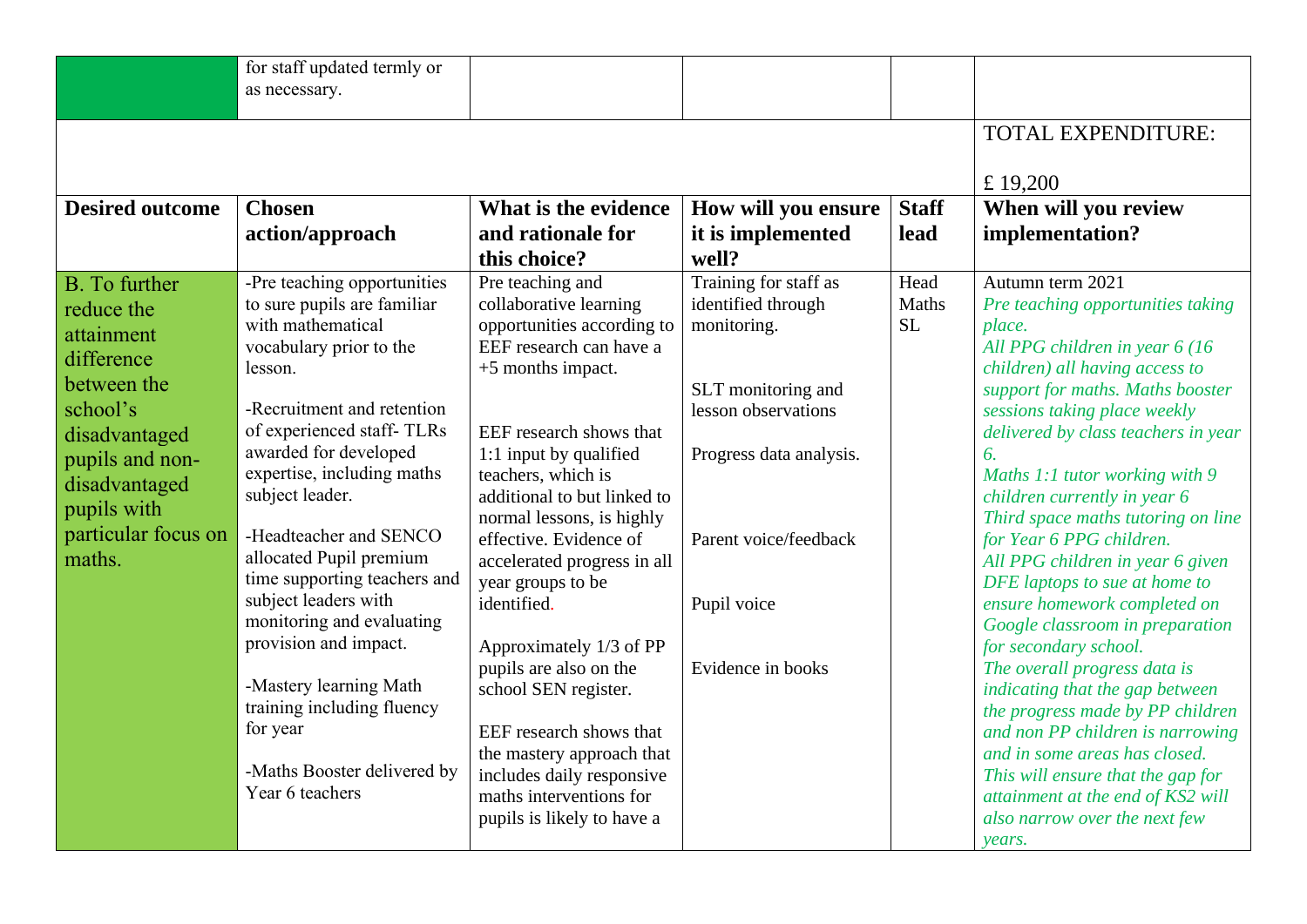|                                                        | -Maths online tutoring<br>'Third Space Tutoring'<br>-Maths 1:1 tutor for<br>narrowing the gaps and<br>identifying interventions<br>-Homework club to give<br>pupils opportunities, within<br>the school day or after<br>school, to complete maths<br>homework with support. | $+5$ months impact on<br>progress.<br>1:2:1 tuition EFF research<br>suggests can have $a + 5$<br>month impact on<br>progress.                                                                                                                                                          |                                                                                                    |                    | See updated SEF for progress data                                                                                                                                                                                                                                                                                                                    |
|--------------------------------------------------------|-----------------------------------------------------------------------------------------------------------------------------------------------------------------------------------------------------------------------------------------------------------------------------|----------------------------------------------------------------------------------------------------------------------------------------------------------------------------------------------------------------------------------------------------------------------------------------|----------------------------------------------------------------------------------------------------|--------------------|------------------------------------------------------------------------------------------------------------------------------------------------------------------------------------------------------------------------------------------------------------------------------------------------------------------------------------------------------|
|                                                        |                                                                                                                                                                                                                                                                             |                                                                                                                                                                                                                                                                                        |                                                                                                    |                    | TOTAL EXPENDITURE:<br>£ 22,100                                                                                                                                                                                                                                                                                                                       |
| <b>Desired outcome</b>                                 | <b>Chosen</b>                                                                                                                                                                                                                                                               | What is the evidence                                                                                                                                                                                                                                                                   | How will you ensure                                                                                | <b>Staff</b>       | When will you review                                                                                                                                                                                                                                                                                                                                 |
|                                                        | action/approach                                                                                                                                                                                                                                                             | and rationale for<br>this choice?                                                                                                                                                                                                                                                      | it is implemented<br>well?                                                                         | lead               | implementation?                                                                                                                                                                                                                                                                                                                                      |
| C. To reduce<br>social, emotional<br>and mental health | -Peer to Peer Learning to<br>Learn Ambassadors.<br>-Peer to Peer Digital Leaders                                                                                                                                                                                            | EFF toolkit research<br>suggests $+5$ months<br>progress.                                                                                                                                                                                                                              | Measure impact through<br>pre and post intervention<br>notes.                                      | Head<br><b>DHT</b> | Autumn term 2021<br>Digital leaders started again<br>January 2022.<br>Learning mentor sessions weekly                                                                                                                                                                                                                                                |
| needs impacting<br>on learning.                        | -Learning mentor sessions<br>weekly for wishes and<br>feelings work, circle of<br>friend's sessions and<br>protective behaviour work.<br>-Peer mediation training and<br>weekly catch up by learning<br>Mentor<br>-1:1 Counselling and Play                                 | Social and emotional<br>learning EEF research<br>indicates a possible $+4$<br>months progress.<br>School evidence suggests<br>that pupils that have<br>challenging playtimes and<br>lunchtimes due to SEMH<br>issues have disrupted<br>learning following<br>playtimes and lunchtimes. | Data analysis<br>Audit levels of staff<br>confidence when<br>supporting pupils SEMH<br>Pupil voice | Class<br>teachers  | for wishes and feelings work,<br>circle of friends sessions and<br>protective behaviour work.<br>Digital leaders have delivered an<br>assembly on keeping safe on line.<br>1:1 Counselling and Play therapy<br>4/5 are PP children currently-<br>The research and development of<br>'Focused Learning Areas' in<br>every classroom with resources to |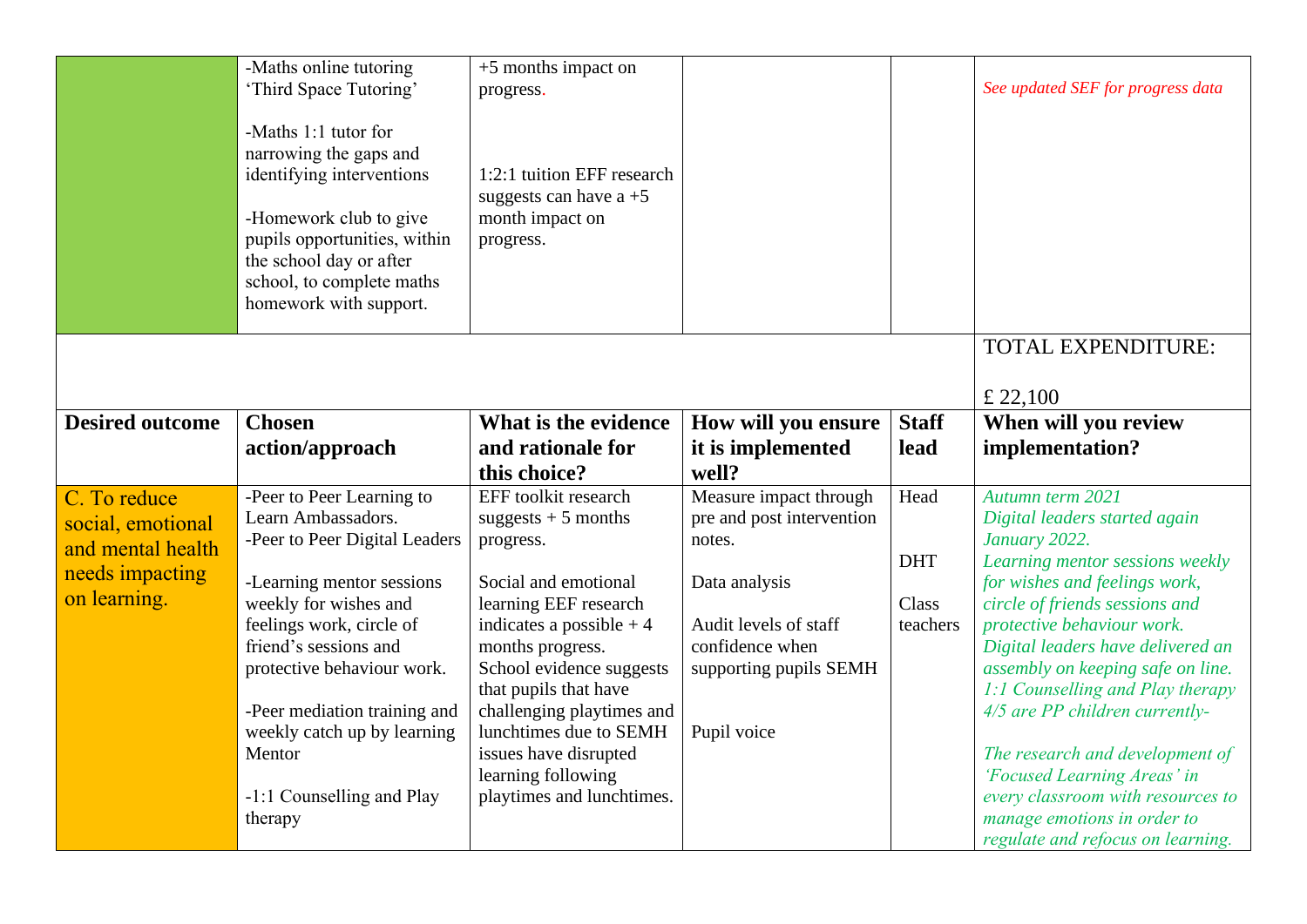|                        | -Membership of attachment<br>aware schools audit (ARC)<br>-The research and<br>development of 'Focused | <b>SEMH</b> needing<br>professional support that<br>school staff are unable to<br>deliver. Successful<br>intervention leads to |                            |              |                                                                          |
|------------------------|--------------------------------------------------------------------------------------------------------|--------------------------------------------------------------------------------------------------------------------------------|----------------------------|--------------|--------------------------------------------------------------------------|
|                        | Learning Areas' in every                                                                               | improved communication                                                                                                         |                            |              |                                                                          |
|                        | classroom with resources to                                                                            | with parents, improved                                                                                                         |                            |              |                                                                          |
|                        | manage emotions in order to                                                                            | attendance and improved                                                                                                        |                            |              |                                                                          |
|                        | regulate and refocus on<br>learning.                                                                   | attainment.                                                                                                                    |                            |              |                                                                          |
|                        |                                                                                                        | Gaps in staff                                                                                                                  |                            |              |                                                                          |
|                        |                                                                                                        | understanding and using                                                                                                        |                            |              |                                                                          |
|                        |                                                                                                        | strategies to effectively                                                                                                      |                            |              |                                                                          |
|                        |                                                                                                        | support pupils with                                                                                                            |                            |              |                                                                          |
|                        |                                                                                                        | SEMH can be identified                                                                                                         |                            |              |                                                                          |
|                        |                                                                                                        | using the ARC audit tool.                                                                                                      |                            |              |                                                                          |
|                        |                                                                                                        |                                                                                                                                |                            |              | <b>TOTAL EXPENDITURE:</b>                                                |
|                        |                                                                                                        |                                                                                                                                |                            |              |                                                                          |
|                        |                                                                                                        |                                                                                                                                |                            |              | £ 24,400                                                                 |
| <b>Desired outcome</b> | <b>Chosen</b>                                                                                          | What is the evidence                                                                                                           | How will you ensure        | <b>Staff</b> | When will you review                                                     |
|                        | action/approach                                                                                        | and rationale for                                                                                                              | it is implemented          | lead         | implementation?                                                          |
|                        |                                                                                                        | this choice?                                                                                                                   | well?                      |              |                                                                          |
| D. To improve          | -Update, review and monitor                                                                            | Attendance gap between                                                                                                         | Identified pupils on       | Head,        | Autumn term 2021                                                         |
| attendance rates       | the attendance of PP pupils                                                                            | PP and non PP exists and                                                                                                       | action plan that will be   | Learning     | Attendance up to $7th March 2022$ :                                      |
|                        | closely                                                                                                | below national average of                                                                                                      | reviewed regularly and     | mentor       | ALL pupils 94.0                                                          |
| for disadvantaged      |                                                                                                        | 96%                                                                                                                            | records kept of efforts    | and          | PP 90.2                                                                  |
| pupils and             |                                                                                                        |                                                                                                                                | made and contact with      | office       | Take out Traveller children (3) and 1<br>child in Year 5 (Non PP)who has |
| increase parental      | -Learning mentor timetable                                                                             |                                                                                                                                | parents                    | staff        | mental health issues currently                                           |
| engagement with        | allocation building                                                                                    | Levels of parental<br>engagement are                                                                                           |                            |              | working with CAMHS following                                             |
| pupil's learning       | relationships with parents<br>improving attendance.                                                    | consistently associated                                                                                                        | Attendance officer notes   |              | school referral;                                                         |
| and well-being.        |                                                                                                        | with improved                                                                                                                  | Notes of communication     |              | <b>ALL 95.4</b><br>PPG children 91.3                                     |
|                        | -Learning mentor meet and                                                                              | attendance, well being                                                                                                         | with the traveller support |              | Learning mentor is timetabled                                            |
|                        | greet sessions with<br>identified pupils.                                                              | and academic outcomes.                                                                                                         | team.                      | <b>SENCo</b> | allocation building relationships with<br>parents improving attendance.  |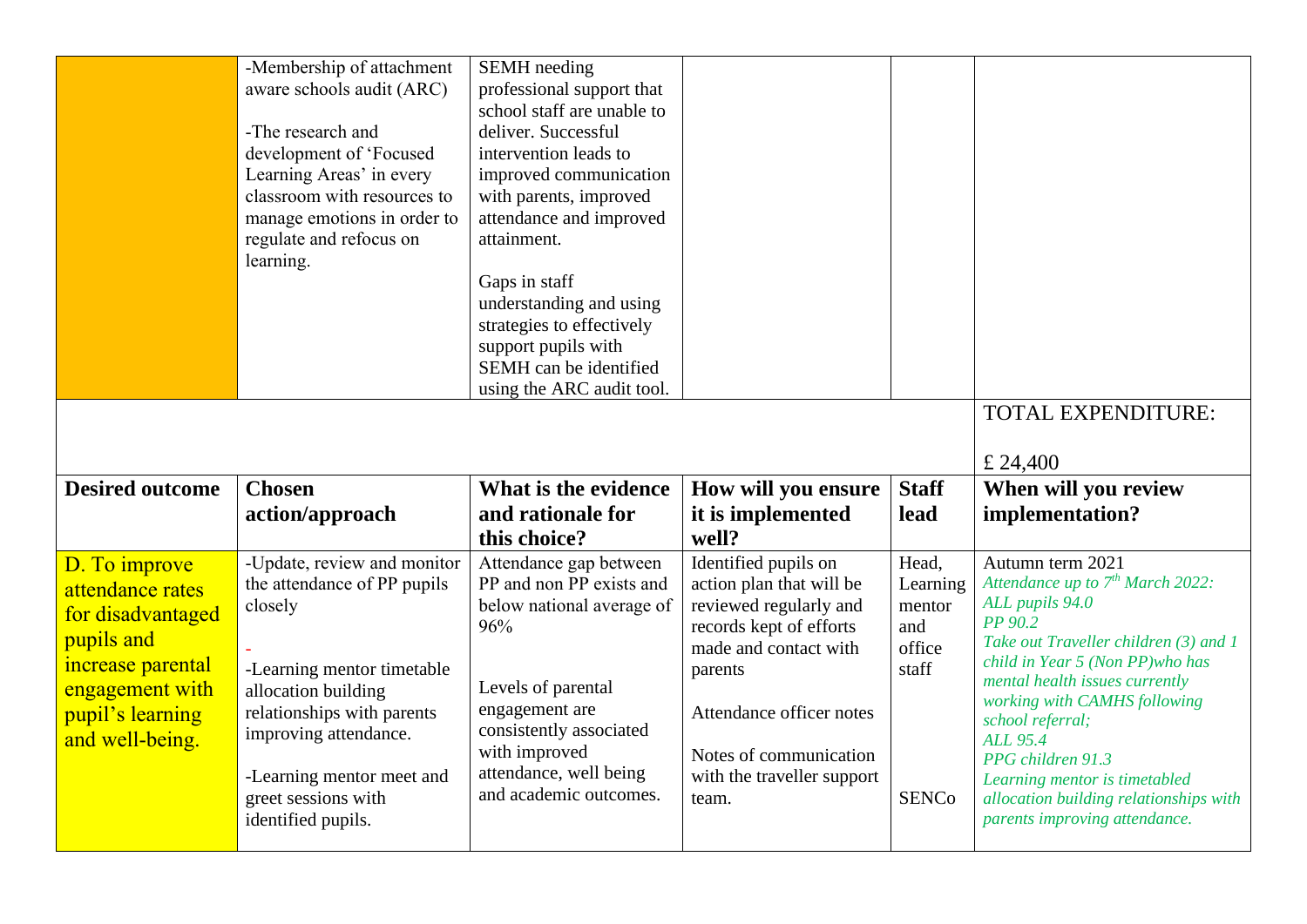|                        | -SENCo time allocated to<br>supporting the parents of<br>PPG and SEN pupils with<br>referrals for EHCPs and<br>other forms of diagnosis. | The EEF Toolkit<br>evidence shows effective<br>parental engagement can<br>lead to $+3$ months<br>progress over the course<br>of a year.<br>Approximately 1/3 of PP<br>pupils are also on the<br>school SEN register.                                                                                                                                                   | Parent voice<br>questionnaire                                                                   |              | -Learning mentor meet and greet<br>sessions with identified pupils taking<br>place as well as SLT<br>See separate extensive notes for the<br>child working with CAMHS on<br><b>CPOMS</b><br>Development of the use of the<br>parental engagement APP<br>Marvellous Me as a way of engaging<br>parents and carers.                                           |
|------------------------|------------------------------------------------------------------------------------------------------------------------------------------|------------------------------------------------------------------------------------------------------------------------------------------------------------------------------------------------------------------------------------------------------------------------------------------------------------------------------------------------------------------------|-------------------------------------------------------------------------------------------------|--------------|-------------------------------------------------------------------------------------------------------------------------------------------------------------------------------------------------------------------------------------------------------------------------------------------------------------------------------------------------------------|
|                        |                                                                                                                                          |                                                                                                                                                                                                                                                                                                                                                                        |                                                                                                 |              | TOTAL EXPENDITURE:<br>£9600                                                                                                                                                                                                                                                                                                                                 |
| <b>Desired outcome</b> | <b>Chosen</b>                                                                                                                            | What is the evidence                                                                                                                                                                                                                                                                                                                                                   | How will you ensure                                                                             | <b>Staff</b> | When will you review                                                                                                                                                                                                                                                                                                                                        |
|                        | action/approach                                                                                                                          | and rationale for                                                                                                                                                                                                                                                                                                                                                      | it is implemented                                                                               | lead         | implementation?                                                                                                                                                                                                                                                                                                                                             |
|                        |                                                                                                                                          | this choice?                                                                                                                                                                                                                                                                                                                                                           | well?                                                                                           |              |                                                                                                                                                                                                                                                                                                                                                             |
| E. Wider<br>strategies | -Providing daily fruit.<br>-Providing uniform and PE<br>kits for pupils.<br>-Subsidising cycling<br>proficiency training                 | Pupils arriving at school<br>without having breakfast<br>and hungry. Ensuring a<br>positive start to the day<br>and promoting the<br>importance of healthy<br>eating.<br>Regularly pupils not with<br>correct or appropriate PE<br>kits due to additional<br>cost. Providing PE kits<br>and uniform supports the<br>sense of belonging to the<br>school and its ethos. | Pupil voice<br>Records of number of<br>pupils with PE kits<br>regularly in school to<br>improve | <b>SLT</b>   | Autumn term 2021<br>-Providing daily fruit.<br>-Providing uniform and PE kits<br>for pupil- all PPG children<br>-Subsidising cycling proficiency<br>training taking place WB $14^{th}$<br><b>March</b><br>-Subsidising residential trip-11<br>PPG pupils in year 6<br>-Subsidising educational trips- all<br>PPG children school trips funded<br>by school. |
|                        |                                                                                                                                          | The number of pupils that<br>are independently playing                                                                                                                                                                                                                                                                                                                 | Track numbers of PP<br>pupils taking part                                                       |              | -Young Voices opportunity at the<br>O2 and musical theatre teacher                                                                                                                                                                                                                                                                                          |